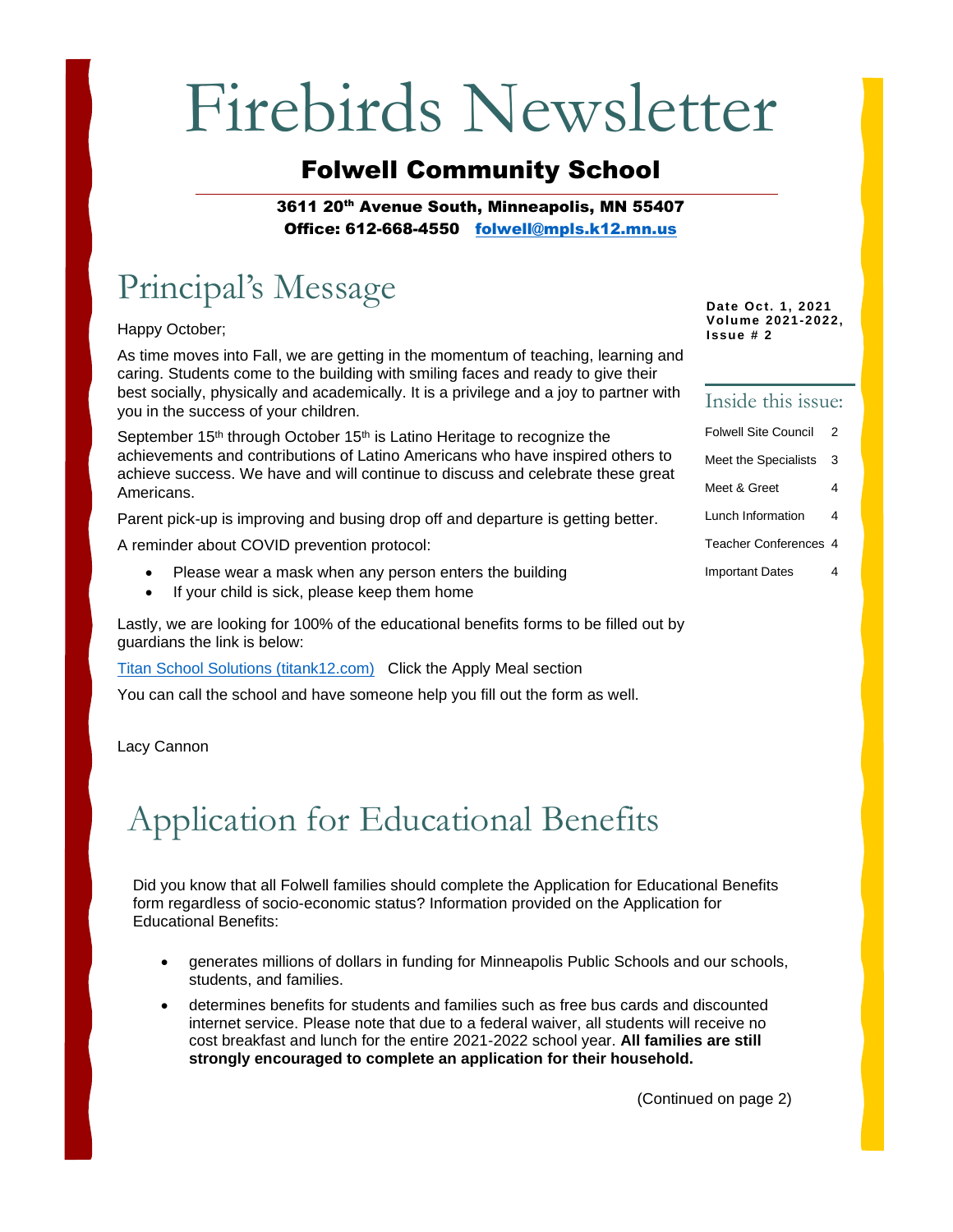(Continued from page 1)

The Application for Educational Benefits (formerly known as Free and Reduced) can be completed at **[TITAN K-12 Family Portal](https://family.titank12.com/)**.

- 1. Visit **[TITAN K-12 Family Portal](https://family.titank12.com/)**, www.family.titank12.com
- 2. Click on **Apply for Meals Today** (log in not required).
- 3. Follow the instructions to complete your online application.

If you prefer to complete a paper form, please contact Miriam Maples, Family & Community Liaison at 612-668-4592 or Miriam.maples@mpls.k12.mn.us

#### **An eligibility notice letter will arrive via mail or email within 10 business days.**

Paper applications and letters will be also sent out in the mail prior to the start of the school year to every family that has not yet completed the form online.

#### **Additional Information**

- This form used to be called the "Free and Reduced Lunch" form
- The income thresholds are higher than in some programs, so many families are surprised to find they DO qualify.
- If you are certain your family does not qualify, you can check "decline benefits" without providing income information.

### Folwell Site Council

Want to get involved with your student's education? Attend the first meeting of the **Folwell Site Council** on **Tuesday, October 12 from 5:30-6:30pm**. Due to COVID-19 concerns this meeting will be held virtually and is open to all Folwell community members. Following this meeting you may apply to join the Council and attend subsequent meetings. Please RSVP to Miriam Maples, Family & Community Liaison at 612-668-4592 or [Miriam.maples@mpls.k12.mn.us.](mailto:Miriam.maples@mpls.k12.mn.us)

Here is more information about Site Council:

All Minneapolis Public Schools have Site Councils to support site-based decision making to increase academic outcomes for our students. MPS values family and community members as active partners in reviewing funding, policies, practices and programs at our schools. Site Councils are a way that parents and community members can learn what is happening in their school and influence decisions.

It is important for Site Councils to reflect the student population of the schools to ensure a diversity of ideas and input. These are some common activities that Site Councils do to increase student achievement:

- Advise the school principal or site administrator on school-based decisions.
- Review and advise the school staff on the School Improvement Plans (SIP) which outlines specific goals the school will achieve to increase academic outcomes for students.
- Review and help develop the Family Engagement Plan (FEP)
- Review and provide guidance on the use of Title I funds and Compensatory Revenue to ensure it is being used as intended and in a way that increases outcomes.
- Advise the principal on the use of the school budget to ensure that the goals outlined in the SIP are achieved.
- Communicate with the school community about what is happening at Site Council and on other things affecting the school
- Hosting a meeting with the full school community about what is happening at the school and taking in advice and ideas on how to continue to improve outcomes for all students.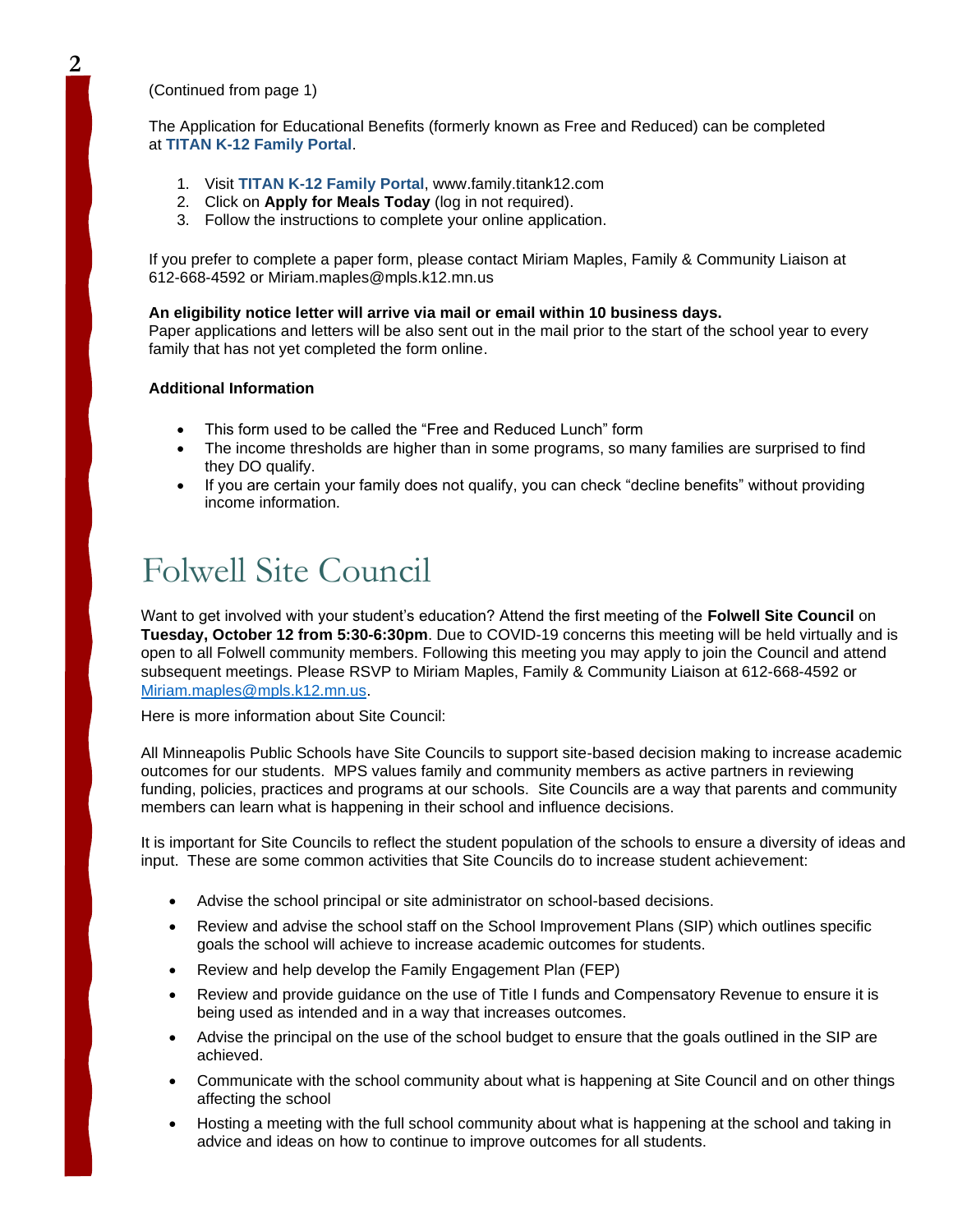### Meet Folwell Specialists

My name is **Jane Blackwell** and I am one of the Music instructors for the **1st- 5th grade General/Vocal Music.** I am a native of Huntsville, Alabama. After graduating from Alabama A & M University my teaching career began in Alexandria, Virginia. I have four children and four grandchildren. My favorite out of school activities are bowling and cooking.

I hold a Master's Degree in Teaching and Learning from St. Mary's University in Minnesota. I have been an Adjunct Professor at St. Mary's University. I am honored to serve as a mentor for students from the following local universities and colleges; University of Minnesota, Hamline University, Waldorf College, Northwestern Bible College, St. Olaf, and Metropolitan State University. In 2018 I was recognized and honored as a Teacher Candidate of The Year.

I am presently enrolled at Grand Canyon University working on my Doctorate in Leadership with an Emphasis on Effective Schools. Some of my most remarkable career highlights include conducting the Alexandria Public Schools All-City Chorus in Alexandria, Virginia. I have also directed and led several middle and lower school musical productions and Choral events including invitations to sing the National Anthem for the Minnesota Twins and Timberwolves, collaboration with Sweet Honey and the Rock Organization, student performances with the national group of Up With People and Vocal Essence. I have had the opportunity to be a part of the Learning Through Music program at the Ramsey International Fine Arts Center (Boston Music Consortium/ New England Conservatory) for Integrating the Arts in academic learning

I can be reached at 612-668-6830 or [jane.blackwell@mpls.k12.mn.us](mailto:jane.blackwell@mpls.k12.mn.us)

My name is **Amy Hager** - students refer to me at Ms. Amy. I am a Board-Certified Music Therapist and provide **Music Therapy** for students in High 5 - 4th grade at Folwell this year. Originally from Wisconsin, I moved to Minneapolis in 2001 and received a degree from the University of MN. When I am not teaching, I write and play music in a few bands, garden and enjoy adventures with my husband and toddler.

During each school day, we will focus on singing, listening, moving, playing, and other creative music activities to help your children become better learners. We will be working on IEP goals, social skills (turn taking, self-expression, communication, etc.), academic skills tied to classroom learning targets, motor skills, and of course, music skills! I look forward to helping your children learn and grow through music!

I can be reached at [amy.hager@mpls.k12.mn.us](mailto:amy.hager@mpls.k12.mn.us)

My name is **Larry Nelson**, and I am an Artist/ Musician, and **Art Teacher** who came to the Twin Cities via a circuitous route going from New Jersey, to Chicago, to Taiwan and ending up here in 1996. My first teaching job was Kindergarten English in Taiwan for 3 years. In addition to teaching part time at Folwell, I have been teaching high school Art at FAIR School for the past 12 years. My studio in the Ivy Building is my special place where I get away to make art and play music. I am so grateful to be back teaching Kindergarten Art, they are so full of inspiration.

I can be reached at [lawrence.nelson@mpls.k12.mn.us](mailto:lawrence.nelson@mpls.k12.mn.us)